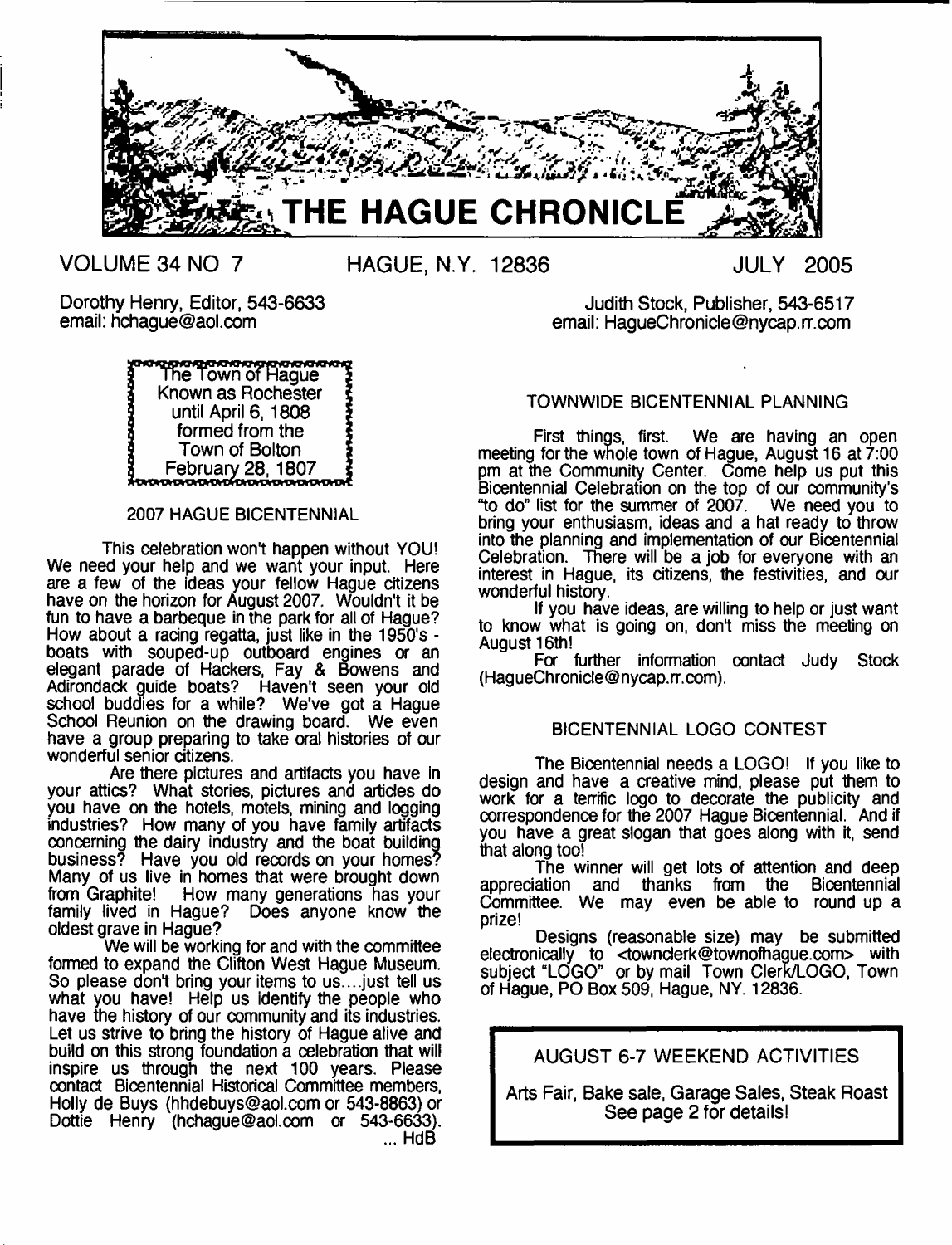At the June meeting, our Guest Speaker, Lynn Osterberg of the Alzheimer's Assoc, presented many interesting facts about the warning signs of memory loss, various possible causes (Alzheimers a other disorders) & how the Alzheimer's Assoc, can help. Lynn works as a Facilitator in Chestertown, as well as being a Program Manager of the Adirondack Region. She is striving to establish local Support Groups for Caregivers in other towns in Warren County. If you are interested, give Lynn a call at 1-800-272-3900.

During the business segment, the Seniors voted to sponsor the Memorial Day Celebration for the next two years -- 2006 as well as 2007, which will be Hague's Bicentennial Year, since some plans & commitments for this momentous event will take place during the 2006 scheduling.

The meeting was dosed with refreshments & a video viewing of Hague's 2005 Memorial Day Parade, taken by Wilfred Hutchinson of Ti-South TV.

There is no club meeting in July. However, Ethel Andrus & Georgina Lindquist will be attending the NYS North Country Regional White House Conference on Aging in Plattsburgh on July 26th. As our County Representatives they keep us abreast of all items of interest.

The Annual Picnic will be held at the Hague Firehouse on Tuesday, Aug. 23rd starting at noon. The Club furnishes hot dogs, burgers, drinks and dessert, while Seniors each bring a picnic dish to share. Needless to say, this is another one of those 'Tasty Gatherings' when our members contribute one of their favorite recipes for all to sample.

Our Fall Outing will be held on Tuesday, September 20th. Via car pool, we will visit the Lake Champlain Maritime Museum at The Basin Harbor Club in Vergennes, VT. After our tour, we will enjoy lunch at the Red Mill Restaurant located nearby on the Club grounds. Final signup & car pool schedules will be established at the picnic. All members will be contacted re pertinent details prior to Aug. 23rd.

Once again, to all you 55+ Readers . . . we extend an invitation to you to check us out. We are an active, fun loving group. See for yourselves. Bring a dish to share and join us at the picnic. If you have any questions about our Club, give me a call (Madeline) at 543-6130. Hope we see you on Aug 23rd. Hope we see you on Aug 23rd. ... mp

# CHAMBER PHOTO CONTEST

The Hague Chamber of Commerce invites everyone to get clicking and enter it's inaugural photo contest! The Chamber will be creating a collection of images from the Hague area that can be used on its newly designed web site, as well as in print form. Cash prizes will be awarded in several categories. Winning photos will also be displayed on the Hague Chamber of Commerce website photo gallery. There are two categories: People/Activities/Action and Travel/Nature/Scenic with up to five (5) entries allowed in each category. Photos may be in either print or digital form. Many of our readers must have wonderful photos they can enter!

For further information and complete rules, see a participating member of the Hague Chamber or visit their website at <hagueticonderoga.com/photocontest>.

Chris Navitsky, Lake George Water Keeper, was honored by The Adirondack Council as its "2005 Conservationist of the Year" at the Council's annual Forever Wild Dinner at the Lake Placid Resort on July 9.

"Chris has been an important force for environmental protection since he first began his work on Lake George, under the guidance of The Fund for Lake George and the Riverkeeper Program," said Adirondack Council Executive Director Brian L. Houseal. He is the 21st annual winner of the award. Other award winners have been Gov. Pataki, Gov. Cuomo, NY Times Editor John Oakes and others.

Chris has been a valuable help to Hague's Planning and Zoning Boards. We congratulate him on this honor and hope to welcome him soon as a Sabbath Day Point resident!

## AUGUST 6-7, 2005 WEEKEND ACTIVITIES

PORCH AND BAKE SALE: The Hague Baptist Church is planning a porch sale, including baked goods, on the porch of the parsonage on Saturday starting at 9AM. (Ed. We all know what great cooks those Baptists are, so come early and enjoy!)

ARTS FAIR: The Hague Chamber of Commerce will hold its annual Arts and Crafts Fair at the Community Center from 10AM - 4PM on Saturday and from 10AM - 3PM on Sunday.

TOWN WIDE GARAGE SALE: Individual Garage Sales will be held throughout the Town from 10AM - 4:30PM on Saturday.

The Town is coordinating this communitywide sale by providing maps to locations of the participating garage sales.

These maps will be available at the Community Center, the Visitor Center and Local Businesses. No fee is required but you must register with the Community Center to be included in the map.

STEAK ROAST: On Saturday, the HVFD will serve steamers from 2-4PM and a steak dinner from 4-9PM including baked potato, corn & dessert.

The dinner at the Firehouse on Route 8 will feature music, raffles and entertainment.

Tickets are \$12 for adults and \$10 for children.

#### MUSIC IN THE PARK

The Music in the Hague Town Park continues on Wednesday evenings at 7:30 PM. The remainder of the events include: July 27 - Tom LaPointe; August 3, Norma Strong School of Dance; August 10, Gary Finney New Yorker; August 17, Stan Burdick - Square Dancing; August 24, Mary Jo von Tury & Dwinal Smith.

In case of inclement weather concerts will be held at the communty center.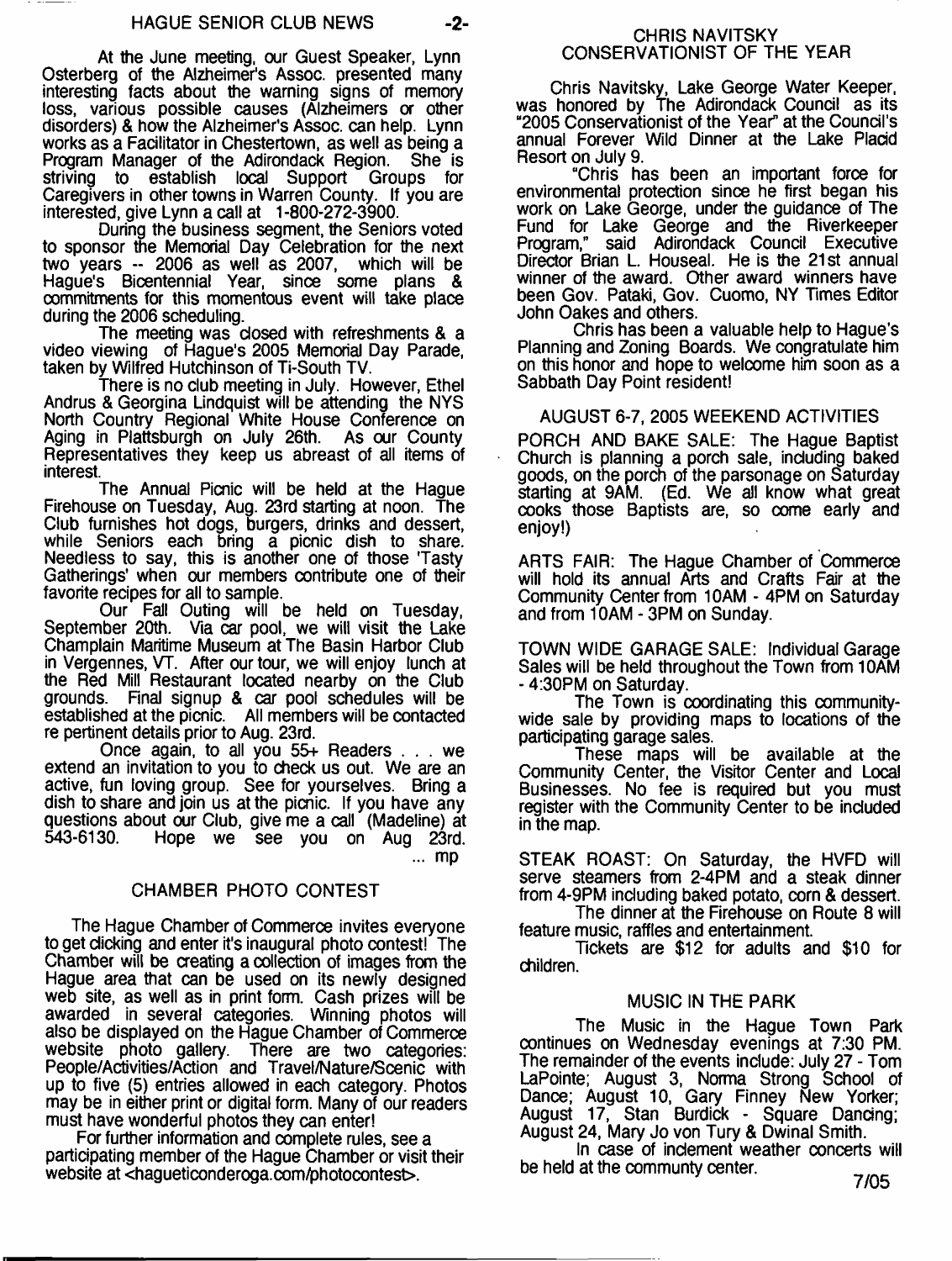## HULETTS CRAFT FAIR/FLEA MARKET

Register for the Saturday, August 20th craft show/flea market at Washington County Park, Huletts Landing, from 10 am to 4 pm to benefit the scholarship fund of the Mountain Grove Memorial Church. Vendors' fee for tables in the covered pavilion, 8 ft long with bench attached on each side, is \$25. Contact Sue Young at 518-499-1024 or Lois Anne Galbraith at 518-499-0608 to register.

## SQUARE DANCING IN THE PARK

All participants, young and old, will enjoy the free Square Dance Jamboree set for Wednesday, August 17 at 7:30 PM at the Town Beach in Hague.

Caller Stan Burdick of Ticonderoga has urged non-dancers, including "foot-tappers," to come, bring a lawn chair, and enjoy the music *or* dance a hoedown. Easy instructions will be given for each dance, whether it is a line dance, square dance or easy folk dance.

Country-style music will be featured and musicians are urged to come just to "jam along" with others, and show off their musical talents. Solo selections are also planned. Visiting musicians are asked to volunteer at this free public concert, just for the fun of it, since funds do not allow reimbursement for them.

The old saying, "Put down your hoe for a hoedown," is the theme of the Jamboree.

... Stan Burdick, 585-7015



#### FESTIVAL GUILD CONCERTS

The Ticonderoga Festival Guild continues its programs under the tent in Ticonderoga on Tuesdays at 8PM.

July 26. Vickie Russell, eclectic grouping of songs, accompanied by her husband.

August 2. The Sounds of Brass - Adirondack Brass Quintet

August 9. Hometown Night - Tom Wilkinson & Ty Chanson, fiddle and guitar.

And the free ARTS TREK programs for<br>are held on Wednesday mornings at children are held on Wednesday mornings 10:30AM.

July 27 - Kitty Jones of Kit's Kaboodle. Kitty takes with the settlers as they moved west and became pioneers of this country.

August 4. " Be *Cool, Be Saf&* - Rick Adams' zany comedy and funny songs will help children cope with bullving.

August 10. *Taino* - Enjoy the beat of Caribbean music, play the instruments and learn about the rainforest.

For further information, call 585-6716.

#### TICONDEROGA CARTOON MUSEUM

The Ticonderoga Cartoon Museum presents Friday Live, each Friday from 2-4PM. July 22 Director: "Editorial Cartoons";

July 29 Carol Gregson, artist, author, on "Book<br>Illustrations, Line Art, Adirondack & Alaska Line Art, Adirondack & Alaska Adventures"

Aug. 5 Dan Busha: "Comic Books History";

Aug. 12 Bill Holway: "Classic Sketching";

Aug. 19 Shirley McFerson: "Graphic Novels";

Aug. 26 Sid Couchey ("Richie Rich" strip artist): "Champlain Monster Spoofs & Other Projects".

Fa more information, call 518-585-7015, Stan Burdick, Director.

### GRACE MEMORIAL SERVICES

The 10AM services oontinue at Grace Memorial Chapel in Sabbath Day Point for the remainder of the season with services by visiting

clergy.<br>July\_31: The Rev. David Mangiante, Retired:

United Lutheran Church, Mount Holly, NJ The Rev. James Neevel, Retired: Reformed Church in America, Clifton Park, NY (with Celebration of Holy Communion)

Aug 14: The Rev. Nickolas Miles, Minister: United Reformed Church of Rosendale, Bloomington, NY

Aug 21: The Rev. Tom Peterson, Retired: United Methodist Church, Saratoga Springs, NY

Aug 28: Dr. Glen C. Knecht, Minister: Fourth Presbyterian Church, Bethesda, MD

Sept 4: The Rev. Gerard Van Heest, Chaplain Emeritus, Hope College, Holland, Ml.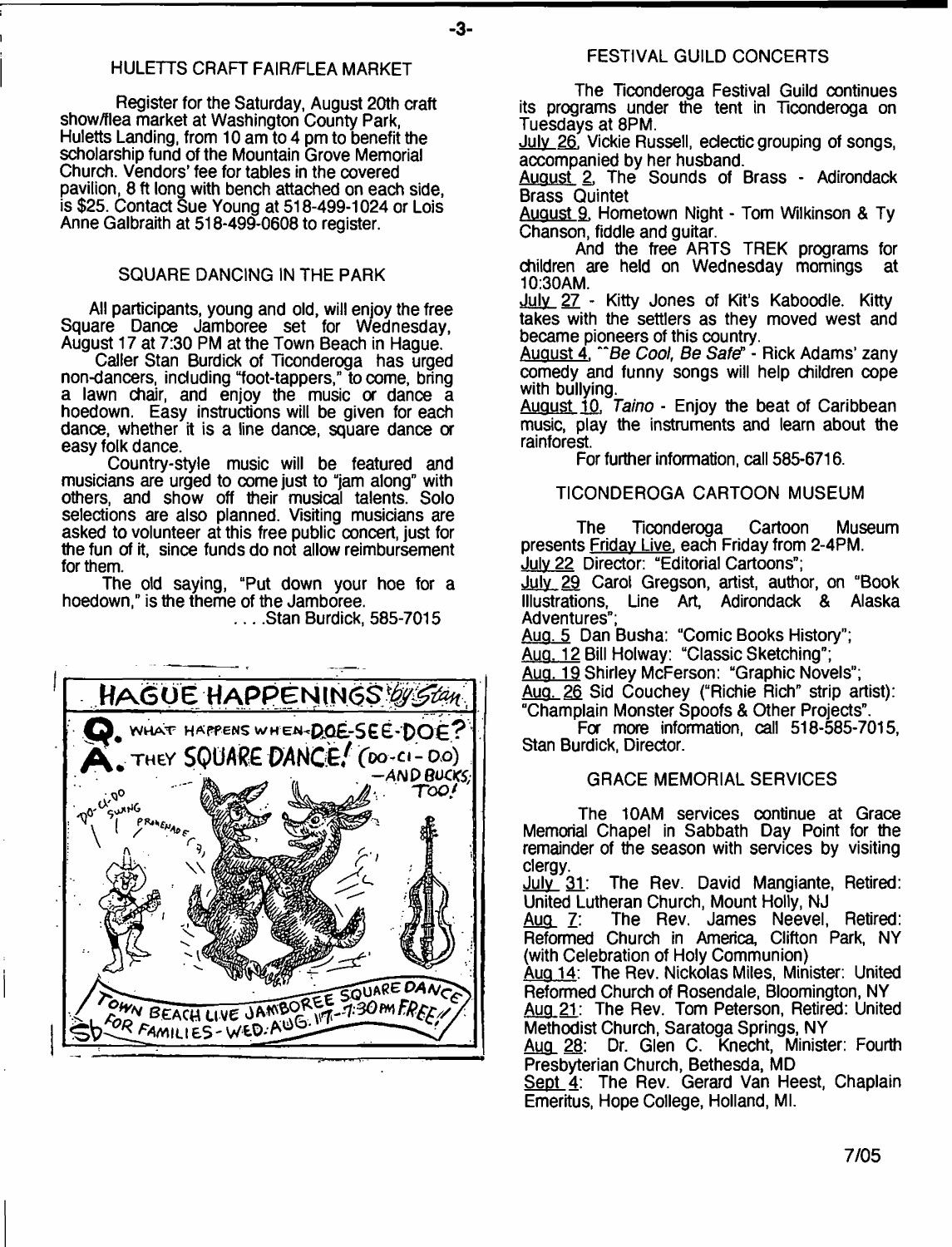#### PLANNING BOARD - 7/2/05

- **4**-

Chairman David Swanson and members Roily Allen, Tim Costello, Pam Peterson, Peter Foster and John Brown were present and Cathy Clark was absent.

SUBDIVISION: RAGOT (42.20-1-6). Lakeshore Drive, TR-2

The applicant who' wishes to subdivide a 7.73 acre parcel into 4 lots, submitted a revised sketch plan responding to issues and questions raised at the June meeting. A public hearing will be held at the August meeting.

#### SUBDIVISION: MEEHAN (11-1-4.2), New Haque Rd. OC-1 and RC

The applicant wishes to subdivide a portion of her 124.6 acre property into two parcels one of 5 acres and the other of 119.6 acres). A public hearing will be held at the August meeting.

SITE PLAN REVIEW: LIPORI (26.10-1-18). Forest Bav Rd. TR-1

The applicant wishes to remove the existing house and replace it with a 2-story log home. A site plan review is required because the proposed house will be within 100 feet of the shoreline.

SITE PLAN REVIEW: MAGGIQLO (43.5-1-37). Skipper Wav, (next to Lakeshore Garage). Hamlet

The applicant wants to construct a single family house within 100 feet of the shoreline. The Planning Board made a site visit on 7/12 and then met to approve the plan with the conditions that the property comers are to be established by a surveyor, that the plans follow those submitted and that no part of the house be less than 50 ft from Lake George or exceed any other setback restrictions. A permit will be needed from the LGPC since the proposed house exceeds 1000 square feet.

The Board then discussed the streamlined process that ZEO Graham Bailey has established and heard the final legal opinion on the Oxford/Tier application.

Chairman Swanson thanked Mr. Bailey, who is leaving the position, for his work with the Planning Board.

## WITH THE OFFICE OF THE ZEO

The records of the Zoning Office show approval for the following applications from April - 9 accessory structures, sewer/septic permits, 3 additions, 3 houses, 2 subdivisions (one major and one minor), a sign, a boathouse, a fence and a roof modification.

All property owners considering any changes in any of these categories are reminded that permits are necessary. All the necessary information about the process and the required forms can be found<br>online under zoning and planning at online under zoning and planning at <[http://townofhague.orgAownofhague/default.htm>](http://townofhague.orgAownofhague/default.htm).

Supervisor Dan Belden and Councilmen Bob Patchett, Dick Gladu, Lu Megow and Rudy Meola were all present.

After the Pledge of Allegiance a moment of silence was held for Bill Pittman's mother, Mildred Garibaldi

During public comments, George Beck, Sabbath Day Point, indicated his frustration with water in his basement due to a culvert and catch basin which weren't working. He stated, " We are living with a sword over our head whenever we hear it is going to rain." Supervisor Belden said that he and Lu Megow, Chairman of the Highway Committee would visit the area with Don Smith, Highway Superintendent to see what corrections can be made. They may have to have the county engineer look at it.

The minutes were approved for the regular June meeting but not for the special meeting held on June 16 due to continued disagreement over wording.

#### Committee Reports:

Assessor/Justice - Councilman Gladu announced that the 2005 assessment roll is now complete and the equalization rate is 97%. Councilman Meola noted that from 2004 one article 7 has been resolved, one is still pending, and the attorney for one that was settled last year in May has still not completed the paper work.

Finance - Councilman Meola noting that the cost for upgrading all the computer equipment was about \$50,000, said, "Progress does not come cheap."

Fire - Councilman Gladu reported that the treasurers report for the Fire Department has been received as well as the variance application that was needed.

Highway - Highway Superintendent Don Smith said that the Town will be mowing and flowers too near the highway may be cut.

Museum & Historian - Councilman Meola reported that the West Museum Board of Trustees met and their focus is to work on fund-raising. An event will take place on Sept 4 from 5-8 pm at Viewpoint, the Darrin's home. More information will be coming out.

Personnel - Councilmen Patchett and Meola and Water Treatment Supervisor Tim Costello met with a candidate for the part-time position at the Treatment Plant. Another candidate has also indicated interest.

Planning/Zoning/Stormwater - There was no Zoning Board of Appeals meeting held in July. The violations of the Junk law are scheduled for Town Justice appearances on July 14, 28 and August 4.

Recreation/Promotion - Councilman Gladu remarked on the excellent article about the Chamber of Commerce and downtown businesses in the Lake George Mirror.

Con't on page 5 - Town Board

7/05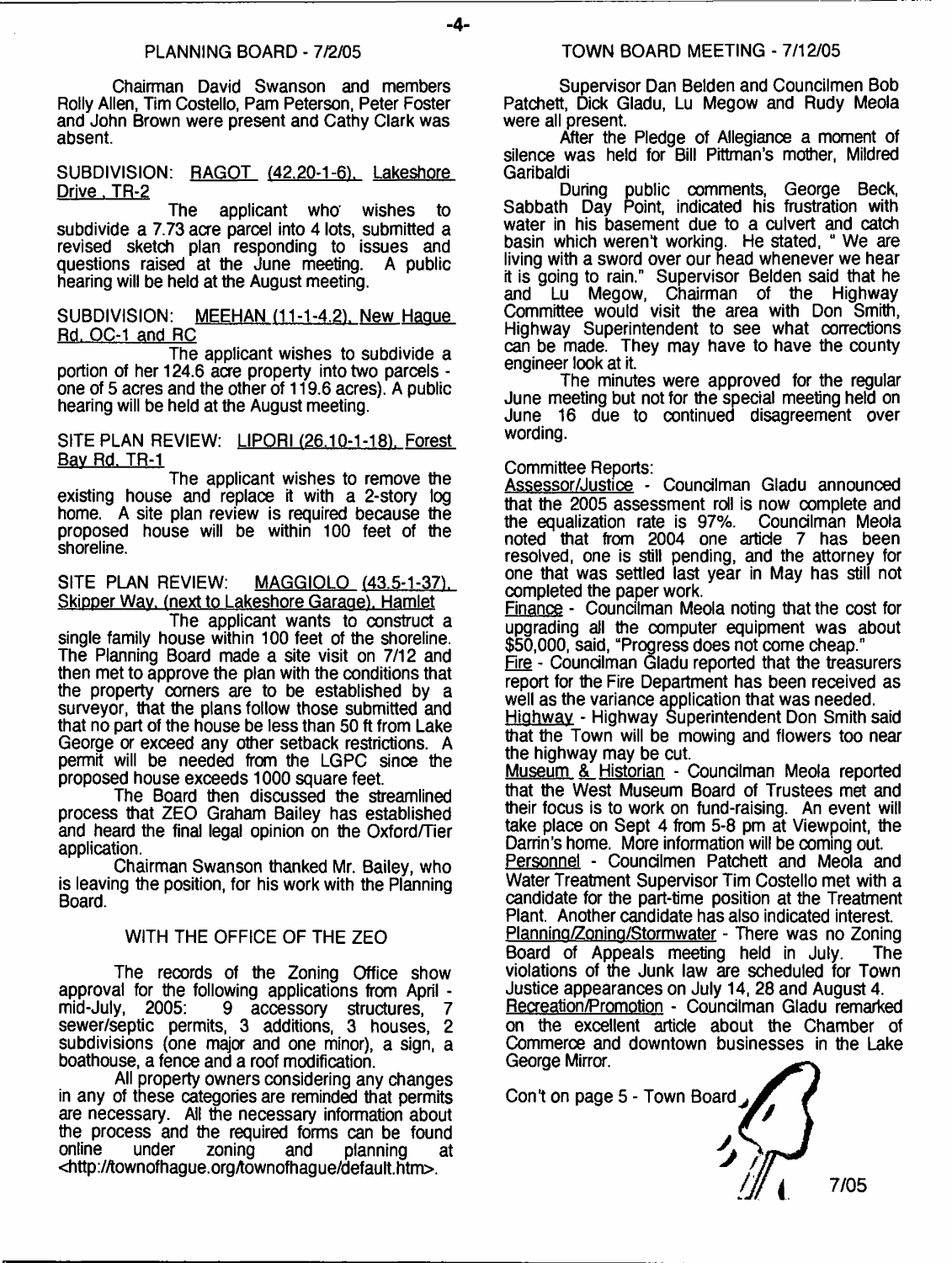Sewer District 1 - Clough Harbor is getting information about the areas which are part of the proposed sewer district grant. Councilman Gladu walked the Arcady Bay area with engineers from Clough Harbor and talked about where there were known deviations.

Town Park/Beautification - Councilman Meola spoke in remembranoe of Curly Monroe, a long time park caretaker, who deeded his house to Hague to sell to use for the Town Park. A plaque honoring him has been placed on the Visitor Center. He also reported that \$2200 has been collected in boat launch fees.

The Town submitted a grant, prepared by Lisa Nagle for money for downtown enhancement. Although not funded this year we are in line for next year and she has been asked to reapply.

Councilman Meola noted that the Music in the Park is sponsored by the Town and concerts are held on Wednesday evenings at 7pm.

#### Unfinished business

1. The Town has discussed the placement of the Route 8 street lights with downtown property owners. They are now waiting for a contractor to put them after receiving a DOT permit. When asked for input, one of the property owners on the route, Robert Keating, said that he would go along with the revised placement although he did feel that the "lights are more suited to a London steet than Hague." The Town will have the contractor put one light up to test for intensity before others are installed.

2. The proposed amendment to the Zoning Code on "Square Footage" has been tabled while further study is done.

#### Communications & Petitions:

1. The Board received a letter of resignation from Graham Bailey, Zoning Enforcement Officer.

The resignation letter from Mr. Bailey was not read at the Board meeting but *The Hague Chronicle* has obtained a copy of it. Mr. Bailey cited the inability to continue in a position where he was receiving public criticism by a member of the Town Board. Councilman Dick Gladu later indicated his concern with the circumstances of the resignation and has written a letter to the other Board members in order to initiate a process to try to improve the way the Board deals with its employees and citizen volunteers. *The Hague Chronicle* heartily endorses this movement toward greater civility.

**; To say the least, a town life makes 1** one more tolerant and liberal in one's **judgement of others.** 

: Henry Wadsworth Longfellow *\* ; *Hyperion, 1839 \*

#### New Business:

1. The Town Board approved the zoning change for the properties across from the Water Treatment Plant.

2. The Board accepted the resignation of ZEO Bailey. Supervisor Belden stated he had done a good job and was sorry to see him go. Councilman Gladu remarked that he has "brought professionalism<br>and understanding into the position." No understanding into the applications have yet been turned in although some interest has been indicated. Councilman Patchett noted Mr. Bailey has "been doing a fine job, and it will be a tough loss to fill." He suggested that the Town might ask the APA to send a staff person familiar with zoning codes to administer the office for 3 days per week since "we are in essence administering the APA plan." The Board approved writing to the APA to tell them about the problem and see if they would consider sending an administrator here. The Town will continue to advertise for the ZEO position in local papers.<br>3. Attendance at a confere

Attendance at a conference in September by

Justice Knott was approved.<br>4. Supervisor Belden has v 4. Supervisor Belden has worked with Lisa Nagle on another grant proposal to get reimbursed for recent work done at the Town Park and the Board approved submitting the proposal. 75% of the funds for the storm damage were paid from federal funds and this would be over and above any other reimbursements.

5. The Board approved the sending of a letter by the Town Attorney to the owner of parcel 26.1-1-34 (Van Wirt) as it relates to "accessory structure."

6. A petition was received from residents of Sabbath Day Point requesting a speed limit of 25 mph on Carney Point Road. A public hearing has been set for 6:15pm on August 9th.

7. A town employee had not cashed checks from 2004 and a resolution was approved to authorize a budget adjustment so they could be paid.

#### Supervisor's Report:

Supervisor Belden gave a verbal report on the county budget including monies expended for the major road damage and the favorable results of the ACC budget. In response to a question from In response to a question from Councilman Gladu, he stated that 13 million of the 28 million county budget raised by property taxes<br>(about 45%) went to social services. The total (about 45%) went to social services. county budget with inoome from all sources is 103 million.

Councilman Meola noted that lots of decisions are made at the county level and the local level boards should have some input. One way for this to happen would be for the town supervisor to involve the Town Board in the process when the issues are ooming up. Supervisor Belden said that he doesn't always get the information in advance because the issues have been discussed in<br>committees. (Supervisor Belden serves on 16 (Supervisor Belden serves on 16 County committees).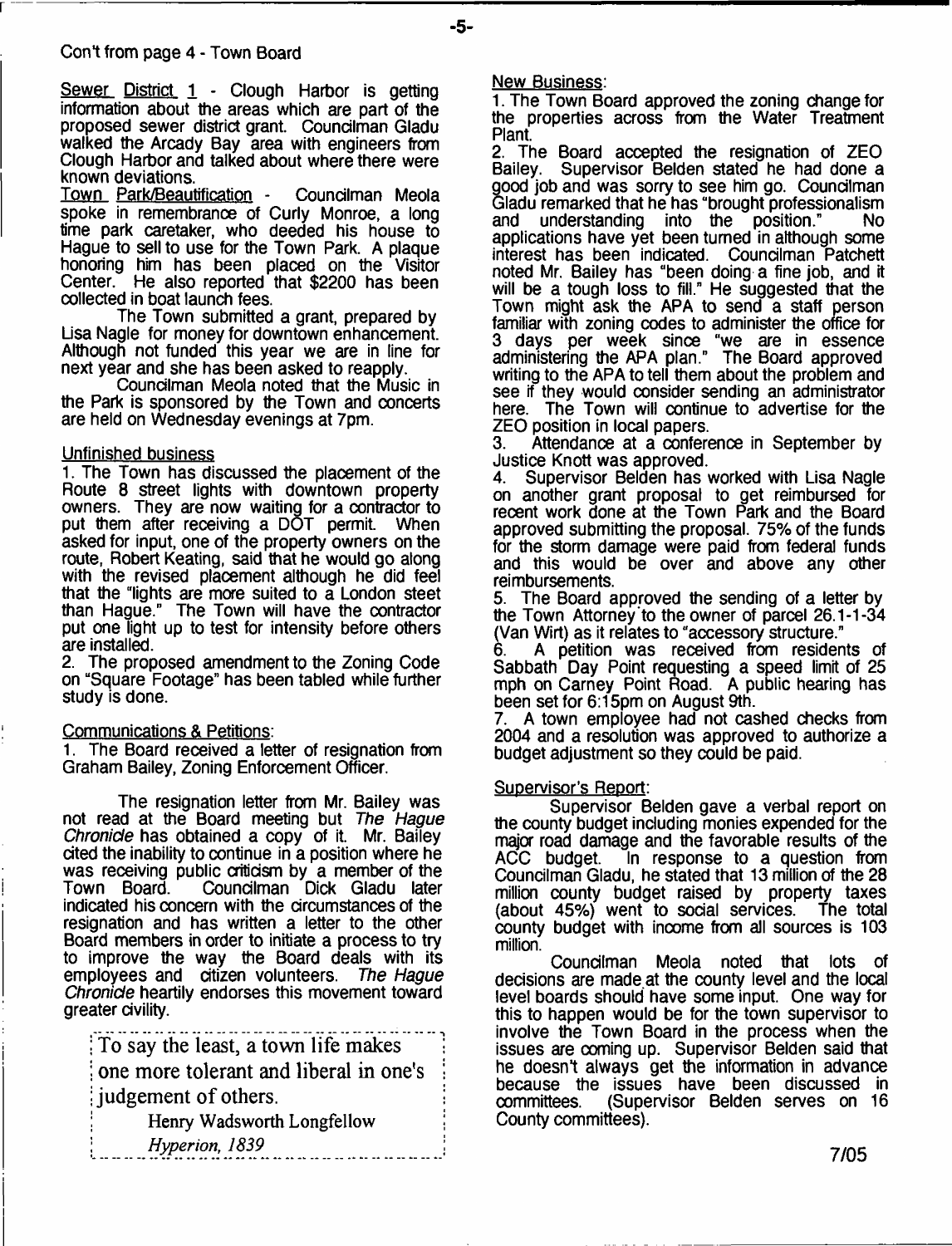#### **LAKE GEORGE STEAMER ON SANDBAR**

- **6**-

**from** *The Ticonderoga Sentinel* **Ticonderoga ,NY. - Aug. 15, 1912**

**Running in a driving rain storm and an hour late The Sagamore, the second largest Lake George steamer of the Champlain Transportation Company, ran aground on the Hague sandbar shortly after eight o'clock Saturday night. The steamer Horicon left Lake George Village at 10 o'clock in the evening and after breaking ail hawsers and chains aboard was forced to return to her landing, leaving her sister boat still firm in the sand.**

**The Sagamore was delayed more than an hour Saturday afternoon by the holding up of the train from Albany that brings her passengers to the lake. The boat left Lake George Village about five-thirty with the usual number of August passengers and scores of week-end visitors. Unusually fast time was made throughout the trip in an effort to make up the delay at Lake George station landing. Because of the darkness and the further interference of the rain, there was considerable difficulty in seeing the usual course and the lights on shore were but dimly visibly.**

**Either in steering by compass and so overrunning its time, or by mistaking the lights of the Hague hotels for the dock lights, the accident is thought to have occurred. The boat was probably going at full speed and when the big lake steamer grounded, it ran its bow far up into the sand. The sudden stopping of the boat warned the engineer and the engines were immediately stopped, but not until the bow was so far out of water that her waterline was nineteen inches above the surface of the lake. Although there were still a number of passengers aboard the Sagamore, some of whom were en route for Hague and others for Rogers Rock and Baldwin, there was no confusion. Captain J. L Washburn gave directions for reversing paddles, in an effort to back off the bar. This was soon found to be useless, and it was decided to land the passengers in small boats. After this had been done word was telephoned to Lake George and arrangements were made to send the steamer Horicon to the assistance of the stranded boat.**

**With new and stronger tackle the work of hauling the big steamer into deep water was continued early Monday morning. Lines were strung from the Sagamore to the Horicon and a tug. The lines broke under the first strain but the second attempt was successful, the big boat coming off the sand into deep water. The tug towed the steamer to the Hague dock, where coal, which had been taken out of the boat to lighten her, was replaced. Beyond a few scratches the Sagamore was uninjured and resumed her regular trips in the afternoon.**

**The Sagamore is now running the trips of the Horicon and the Mohican has taken the Sagamore schedule. The Mountaineer has taken the place of the Mohican.**

**. . . transcribed by Richard M. Strum 8/97 in his research for** *Ti conderoga: Lake Champlain Steamboat*

#### **JABEZ PATCHIN by Ethel Andrus; Town Historian**

**When I was about five years old and considered old enough to make the trip, I was taken up the "Long Slue" trail to Jabes Pond. At that time, not far from the pond, were the remains of a cabin, dutifully pointed out to me as being Jabez Patchin's cabin. For some reason this impressed me more than the pond! Somewhere along the way the apostrophe in the name Jabe's got lost, and now someone is trying to remove the "s" from it. (Suppose it had been named Jim's, or John's or Edgar's Pond!)**

**On a bright sunny morning in spring when I was in the 4th or 5th grade, my father, who was taking my younger brother and me to school, brought his car to a halt on Route 9N; we all got out and Dad led us up a steep little path that later became Pine Orchard Road, to the small cemetery that sits on the rise just above the state highway. My father guided us to the tombstone of Jabez Patchin, which was, at that time, standing upright.**

**Years later, in the 1960's, the Hague Historical Society undertook to clear the overgrown grounds of the old cemetery and to raise enough money to put up a split rail fence around the grounds. (We had a food sale, a rafle with a savinngs bond as a prize, and wrote a book, mainly full of advertising.)**

**Since those days the Town of Hague has kept down the worst of the brush, but there are things to do: recent blow down to be picked up and broken fence to be repaired. Last year once again, the Historical Society, under the direction of President Gerald Crammond, more attention was given to the cemetery.**

**Much to the dismay of this member, there was no sign of Jabez Patchin's tombstone (it had fallen down sometime between my childhood introduction to it and the first work of the Historical Society). On April 29, 2000 a small group (3 Historical Society members and a volunteer) went in to pick up brush and repair fencing (the latter job was completed, thanks to Jerry Crammond and Bernie Smith). After a picnic lunch, Jerry Crammond and I began reading tombstone inscriptions and stumbled into the Patchin lot and found the broken stone of Jabez' first wife and a tiny stone marking the grave of a baby girl born to Jabez and his second wife (who lies in a Bolton Cemetery, near the Sagamore Golf Course). Jerry got a shovel and started cleaning moss and a layer of earth from what was obviously a stone, broken to pieces over the years, but truly the missing stone of Jabez Patchin. The dates are not visible, but we hope eventually to be able to decipher them.**

**Jabez Patchin in his lifetime was the owner of property on which the Silver Bay Association Inn now stands. According to legend he had a small hotel there, and until sometime in the early 1920's his hotel was incorporated into the Silver Bay Hotel, but these remnants were torn out during a restoration project of the Inn. Mr. Louis Spelman, who was at that time in charge of mantenance, told me that nothing, not even a nail, had been saved of the Patchin Hotel.**

**So now, only a broken tombstone and a small Adirondack lake bearing an addled verson of his name call this man to mind.**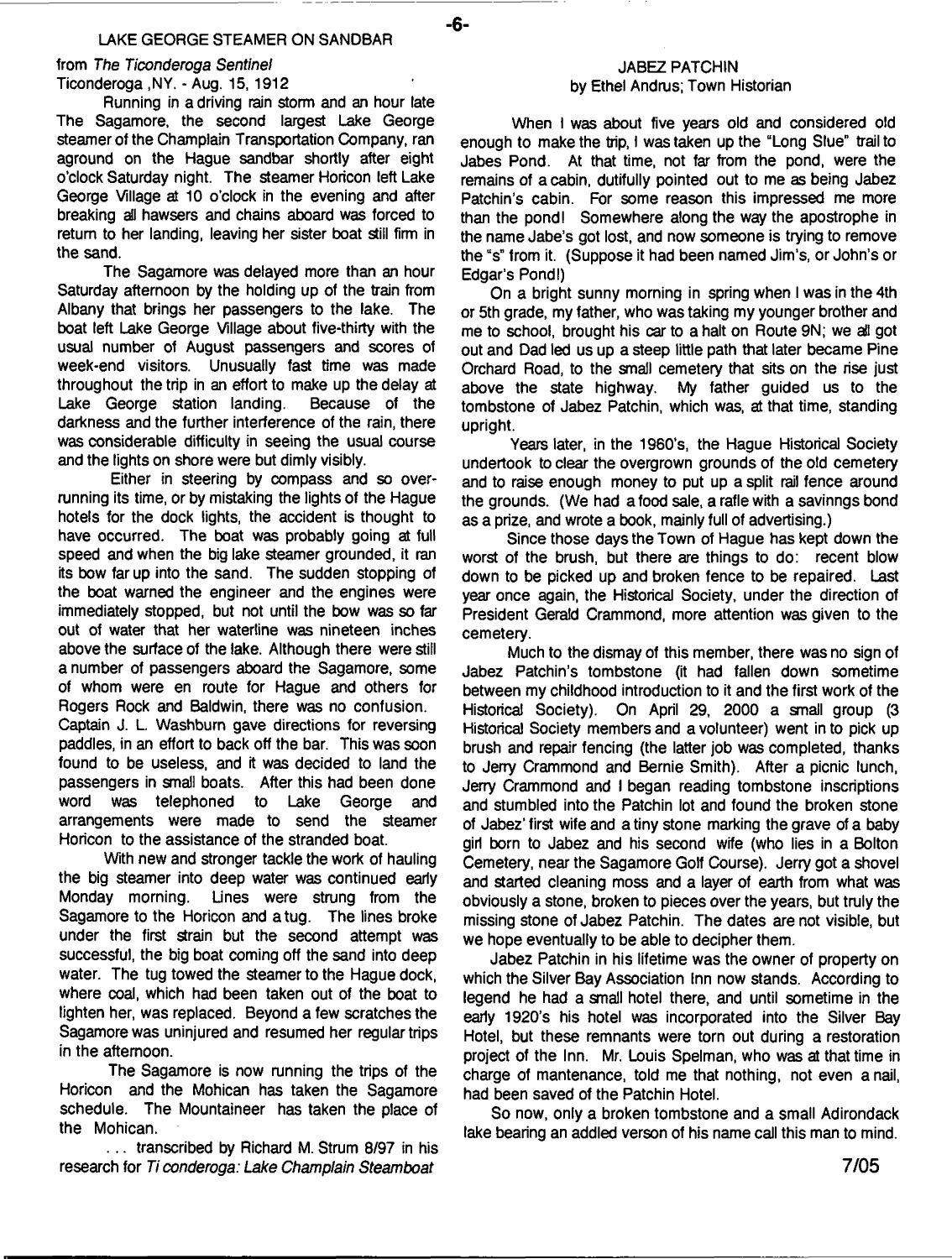# $\sim$ SOUNDINGS~

 $-7-$ 

BORN: Bob and Holly de Buys, Hague and Birmingham, AL, are the proud grandparents of two granddaughters. Katherine May de Buys was born on May 9 to Robert and Amelia de Buys of Birmingham, AL and Riley Elizabeth de Buys was born July 6 to Bill and Paige de Buys of Cincinnati, OH.

MARRIED: Lynne Coffin, daughter of Linda and Mike Coffin, Hague to Michael McClure, Brant Lake, by the Justice of the Peace in Schroon Lake on June 24, 2005.

DIED: Jane Hume McCormick Mitchell, 90, on June 2, 2005. She was born in Silver Bay and spent most of her summers there. She is survived by two sons, James (Shawn)and Robert (Robin) McCormick, a daughter, Sally Pickert, six grandchildren and five great grandchildren. A memorial service will be held for her at the Silver Bay Chapel on Saturday, August 6 at 12 noon.

DIED: Mildred Grimaldi, 97, on July 7, 2005. She is survived by her husband, Joseph of Micco, Florida, her son, William Pittman and his wife, Carol, of Arcady Bay and by 4 grandchildren and 2 great-grandchildren.

DIED: Werner M. Stallmann, 75, of Orlando, FL, on June 22, 2005. Mr. Stallmann operated Werner's Marina in Silver Bay from 1962 until his retirement in 2002.

MEMORIAL SERVICE: For John C. "Jack" Close on August 14, 2005 at 1 PM at the Helen Hughes Memorial Chapel, Silver Bay. Friends are invited to a reception followng the service at Silver Bay Boathouse

NAMED: John Breitenbach of Silver Bay to the CVAC Division II All Star Baseball team. He was a 3rd baseman on the Ti Sentinel Sectional Championship Varsity Team this spring.

## BOTHE IS SYRACUSE GRADUATE

William K. Bothe, son of Joyce and Bill Bothe, Hague, graduated on May 14 from SUNY College of Environmental Science and Forestry at Syracuse, with a BS in construction management.

He was placed on the honor list during his senior year. He also obtained an AAS degree in architecture from SUNY Delhi in May 2003.

He is an assistant project manager at BBL Realty Construction Co. located in Albany.

## BREITENBACH IS BUCKNELL GRADUATE

Katherine G. Breitenbach, daughter of Mr & Mrs. John Breitenbach, Silver Bay graduated Summa Cum Laude, Phi Betta Kappa with honors in Psychology from Bucknell University on May 22, 2005 with a double major in English and Psychology.

At the senior awards ceremony, she also received the University Psychology Award, the Eleanor D. Decker Prize for Women " for the woman who embodies to the greatest degree the highest qualities of cultured Christian womanhood", a Student Leadership award, a President's Academic Excellence award, and a Diversity award

She will attend Albany Law School this fall.

TICONDEROGA HIGH SCHOOL HONOR ROLL

Congratulations to the following Hague students who have been listed on the 2004-2005 6th marking period honor roll at the Ticonderoga High School: Grade 12: First Honors - Wyatt Peterson

Second Honors - Aren Laundree, Maureen Palait Grade 11: First Honors - Sarah Bissell

Second Honors - Andrew Trombley Grade 10: First Honors - John Breitenbach, Kacheena Trudeau

Second Honors - Kelly McCoy

Grade 9: First Honors - Samantha Abare Second Honors - Alanna Swinton

> SEVEN HAGUE GRADUATES IN THS CLASS OF 2005

Congratulations to the following students who reside in Hague and graduated in the class of 2005 from Ticonderoga High School

DANIELLE CONNORS, JOSHUA ROBERT PATCHETT, JOSHUA ADAM FRASIER, WYATT B. PETERSON, AREN G. LAUNDREE, RICHARD C. ZACHARENKO, MAUREEN NICHOLE PALAIT

## HAGUE GRADUATES WIN AWARDS

Mary C. Beste Memorial Scholarship - Danielle Connors, Joshua Frasier, Aren Laundree, Maureen Nichole Palait, Joshua Patchett, Richard Zacharenko John Glading Memorial Scholarship (technology) Richard Zacharenko

Ticonderoga Emergency Squad's Dan Padula Memorial Award - Aren Laundree

Marc Barber Memorial Award (spirit of high school athletics) - Wyatt Peterson

Thomas E. Thompson Memorial Prize in Business -Maureen Palait

Crarv Scholarship - Maureen Palait

Elks Club Award for best attendance over four years - Wyatt Peterson

Craia Laslow Technology Award (Wood Working) - Richard Zacharenko

Ticonderoga Fire Dept. Ladies Auxiliary Award - Wyatt Peterson

Deo Colburn Scholarship - Maureen Palait

Tioonderooa Volunteer Fire Co. #1 Good Conduct Award - Richard Zacharenko

Lewis W. Sanders. III Scholarship Award - Wyatt Peterson

Honors for Senior English Projects: Aren Laundree and Wyatt Peterson.

CONGRATULATIONS TO ALL!

## THS PROM COURT

Sarah Bissell, daughter of Rev. and Mrs. "Rusty" Bissell, Hague, was chosen as the Prom Queen for the Ti High School Jr. Prom held in May.

Marissa and Michelle Coffin, twin daughters of Lynne Coffin and granddaughters of Linda and Mike Coffin, Hague were selected to be in the prom court.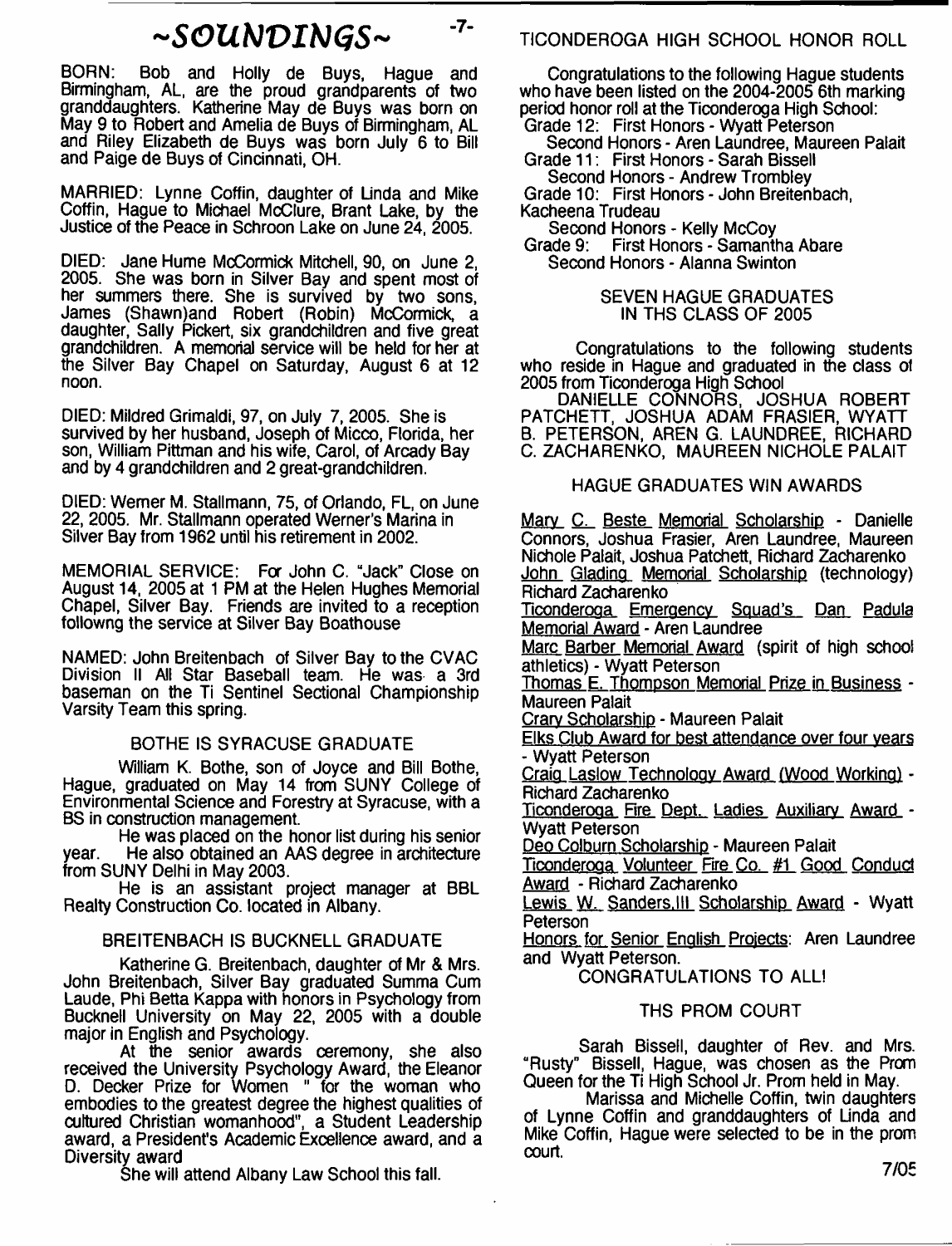## FYI: AREA ACTIVITIES

• Youthheatre, directed by Mickey Luce and Music Director Pam Granger will present Elton John and Tim Rice's *Aida* on July 27 & 28 at 1PM at the Lake George High School Auditorium in Lake George and on Friday the 29th at 9:30AM.

Annie will be presented on August 3 and 4 at 1PM and on Aug. 5 at 9:30AM. All seats are \$7.00 for all performances. Advance ticket sales at Aviation Mall Office or call 793-3521 . E-mail at LGYOUTHEATRE.COM Sponsored by Creative Stage Lighting Co. Inc.

• The Hudson River Shakespeare Company will present The Tempest July 8 and 9 at 8PM and July 9 and 10 at 2PM.

They will present Othello on August 19 and 20 at 8PM and Aug 20 and 21 at 2PM.

Ail performances will be held at the Hudson Fails High School Auditorium, East LaBarge St., Hudson Falls, NY. Tickets are \$10.00. Info. 747-4418

• Sembrich Opera Museum presents its Music at the Lake - Summer 2005

Wed., July 27 at 1:30PM - The Silver Bay Chamber Ensemble, \$7.00;

Thurs. July 28 at 10AM, " Sid the Serpent Who Wanted to Sing", opera for children at Bolton Central School - Children \$1, Adults \$3.00

August 3, 1:30PM, Steven Wogaman Pianist - \$7.00

Aug. 10,1:30PM, Studio Talk, Schubert's Enticing Music and Elusive Life - \$5.00

Aug. 17, 4PM The Orchestra Story, or a short tale of one grand instrument, studio talk, Charles Peltz, Conductor of Glens Falls Symphony Orchestra - \$5.00

Aug 24, 1:30PM Jeanne Robert Foster "Voice of the Adirondacks", \$5.00

August 28, 3PM, Mary Jane McCormick, Mezzo Soprano, \$15.00

Aug. 31, 1:30PM, Leonid Makarov, pianist, \$7.00.

All concerts with the exception of July 28 are at the Sembrich Museum.

For more info, call 644-2492 (office) or 644-9839 (museum).

• The Lake George Association 2005 Summer Outreach program includes the following:

July 26, Lake Talk: "Woodland Wonders" by Gerry Lemmo

July 27 Floating Classroom 10AM-12PM.

August 2 Lake Talk: "Birds and Gardens" by Drew Monthie

August 3, Floating Classroom 10AM-12PM

August 4 Family Program: "Creek Critters" 10AM-12PM

August 9, Lake Talk: "Using Robotics in the Underwater Archaeological Study of Lake George's Deepwater Shipwrecks" by Joseph W. Zarzynski (Bateaux Below, Inc.)

August 10 Floating Classroom 10AM-12PM

August 11 Family Program: "Birds and Bats", 10AM-12PM

August 16 Lake Talk: "Historical look at Steamboats on Lake George & Lake Champlain plus restoration of *The Ticonderoga* by Richard Strum, Dir. of Education, Fort Ticonderoga

August 17, Floating Classroom 10AM-12PM;

August 18 Family Program: "BUGS! (Ants and Mayflies and Bees, Oh My!)" 10AM-12PM;

August 24 Floating Classroom 10AM-12PM

August 25, Family Program "Wildlife in the Watershed", 10AM-12PM.

Note: All Lake Talks begin at 7:30PM and take place at the LGA building unless otherwise noted. Schedule is subject to change, so please call ahead!

For more information, please contact Karin Badey 668-3558.

• The Ticonderoga Historical Society will hold its annual Summer A-Fair on the grounds of the Hancock House in Ti on Saturday, August 13 from 10AM-4PM, rain or shine. For info. call Robin, 585-7868

• Lake George Land Conservancy presents a program on Edible Mushrooms of the Adirondacks at the Hague Community Center on Sat, Aug. 20 from 1-3PM. Presentation by herbalist and amateur naturalist Nancy Scarzello, a summer resident of Hague and *The Hague Chronicle's* Nature editor.

## COSTELLO MEMORIAL

The 2nd Annual John Costello Memorial Fundraiser will be held on Thursday, Aug. 4th at 7pm. A show will take place at North Field at Silver Bay with an outdoor coffee house at the Boat House. The event is open to the public.

The fund, established in 2004, gives a high school senior an opportunity to work at Silver Bay and enjoy the activities.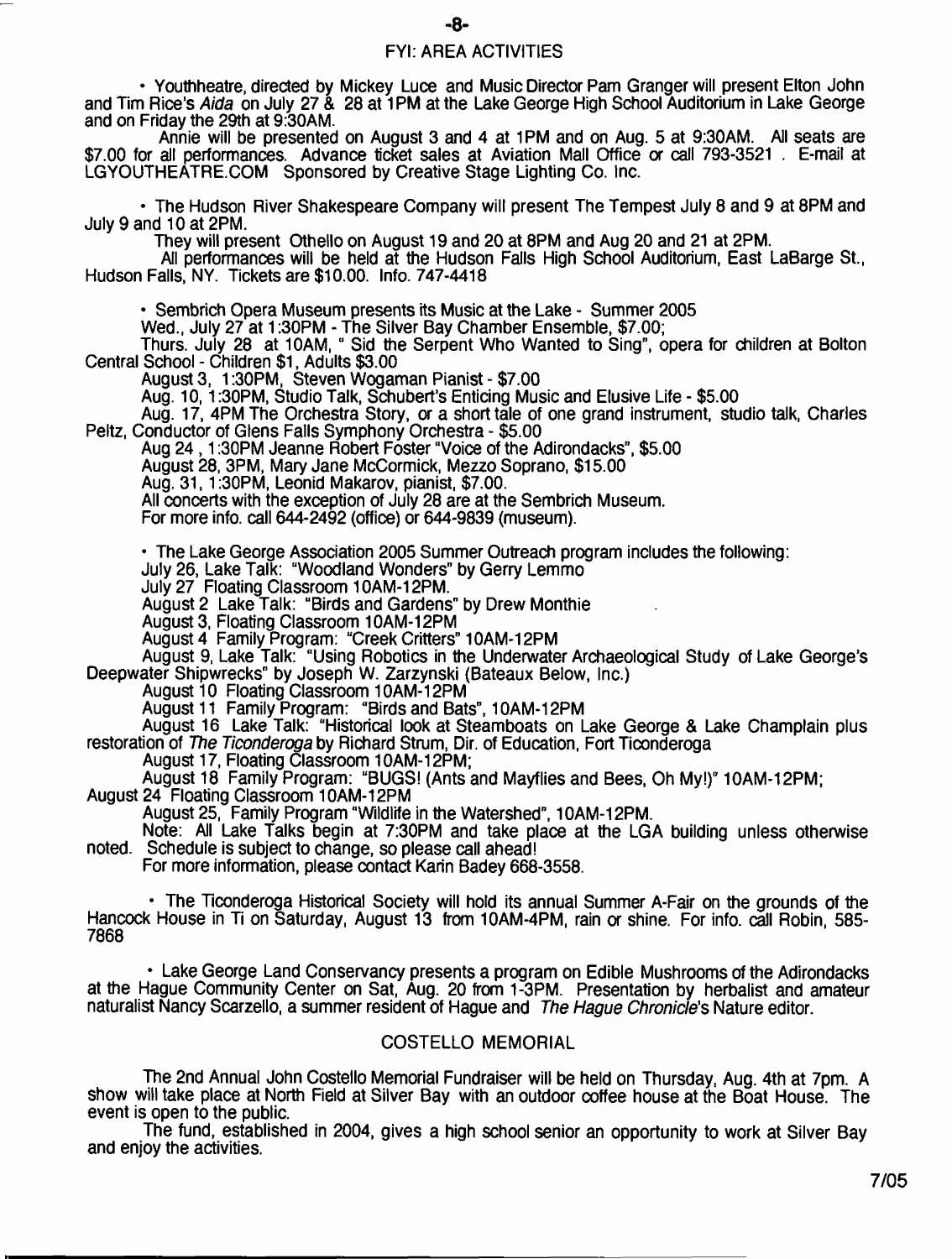# **NATURE NEWS**

#### Black Bears by Nancy Wotton Scarzello

Recent sightings of Black Bears in the Forest Bay and Friends Point area is cause for concern, the danger more so for the bears than for the humans. While the presence of bears conjures up visions of a dangerous predator ravaging the neighborhood or an exclusive photo op for nature lovers, in reality it is a very sad situation to have them frequenting populated areas.

The black bear, *Ursus americanus,* is much smaller than the infamous Grizzly of the West. Standing 2 ? to 3 feet high at the shoulder, an adult can reach up to 6 feet tall if balanced on their hind legs; weighing an average of about 200 pounds, but reaching up to 600 pounds, they are New York State's second largest mammal, second to the moose. They prefer mature forests interspersed with open meadows to provide their main food supply. In spite of their size and tremendous strength, most items black bears eat are small. They feed on a variety of foods with 90% of their diet made up of plant material and the remainder primarily insects, occasionally scavenging carcasses of larger animals or preying on small woodland mammals. (Note that people and dogs are not on the menu.)

In the summer months they are looking for lush vegetation, strawberries, raspberries (a key fruit species for bears), blueberries, and sarsaparilla berries from<br>meadows and the forest floor. Trees provide forest floor. Trees chokecherries, pin cherries, and dogwood fruits, later in summer and fall they'll look for apples, acorns, beechnuts and mountain ash berries. Throughout the season they use their powerful forearms, long claws and tongue to tear apart rotten logs looking for grubs and insects. But it is their keen sense of smell that lures them to food sources provided by humans. Extreme opportunists when it comes to food, they'll smell birdseed and garbage even if they can't reach it.

They are also considered to be very intelligent with excellent long-term memory and superior navigation skills, creating more problems when humans enter the picture. If the bears learn that they can find food, i.e. birdseed and garbage, near human habitation, they'll not only get used to being around people and learn that humans are not a threat, but remember the source and find their way back if relocated, becoming a nuisance.

Bears that become accustomed to humans, their food and their houses become "chronic nuisances", suffer diet deficiencies and end up getting shot by people or killed accidentally by cars as they cross roads to reach their destination. My sister has had one cross right in front of her car on 9N on two separate occasions in the last couple of weeks  $\sim$  both times headed toward homes on the lake. They'll also teach their young how to find food in these places and considering that you can't readily change bear behavior, it is the humans who must change.

Since training bears isn't feasible, Cornell University researchers are launching a program that they hope will change the habits of people that attract the bears. "Be a good neighBEAR...and don't feed the bears! If you remove the food, you remove the bear" is the message they hope to send.

Here is a list of things they suggest we do to prevent black bears from finding our neighborhoods inviting:<br>1.

Discontinue feeding suet and/or birdseed to birds for the summer if bears are in the area. (My parents will hate this, but the bears can smell the smorgasbord set before them) 80% of bear-human encounters involve bird feeders.<br>2. Do not leave garba

2. Do not leave garbage outside of houses or garages. Grease, fat, bacon and other meats are especially attractive to bears and should be disposed of in sealed containers. All garbage should be placed in plastic bags within the can as well. Place camphor disks, mothballs, air fresheners, Lysol or ammonia soaked rags in garbage cans to mask the odors. These apparently are the only smells that deter rather than lure them! Store garbage cans in a secure place indoors such as the garage, rather than out on the porch or deck.<br>3. Hemove the grease can from

Remove the grease can from grills after every use. Turn the grill on "High" for several minutes after you are done cooking. Clean grills and barbecue areas frequently.

Do not feed family pets outside; even an empty dish can attract a bear.

5. Do not place any food outside to attract wildlife such as raccoons or squirrels.<br>6. Bears dislike lights, so

6. Bears dislike lights, so leaving an outside light on at night or installing motion sensitive lighting can help deter them.

Without the food source they will not oome OR won't stick around, so removing the food is key. Shy and sensitive in nature, we can scare them away with noisemakers such as banging pots and pans, and  $\sim$  I love this one  $\sim$  boat homs! Let's make the bears head for the hills so both bears and people can live happily ever after.

#### WEATHER NOTES by Mary Lou Doulin

Wherever we go this beautiful and hot July we will find ample green. The above average rainfall we have received so far this summer is evident in the greens ol the hills, lawns, trees and gardens. This active, southern hurricane season has already impacted us by dumping copius amounts of precipitaton. First it was Hurricane Cindy and now Dennis.

The final half of June was beautiful but by the last week another hot tropical air mass had settled and brought hazy, hot and humid days. From the end of June until now (with the exception of 6/8 and 9), most days have been humid and in the high 80s and low 90s and quite muggy too. The gnats are everywhere - on the beach, in the garden, and on the roads. Strangely the nights have remained in the high 70s and even in the 80s, which is different from the more cooling nocturnal temperatures of previoius years.

The weather conditions have really encouraged the perennial and annual blooms to excel and have enhanced the beauty of our community with their presence. All the storm activity (including lots of thunder and lightning) has added a lot of debris to the lake. The branches, rocks and pine needles have made it difficult to wade into the normallly dear Hague beach. However, between the life guards, Mike Manning and a few swimmers, it is being nicely deared.. Swimming is great, the water temperature is about 73 degrees.  $7/05$